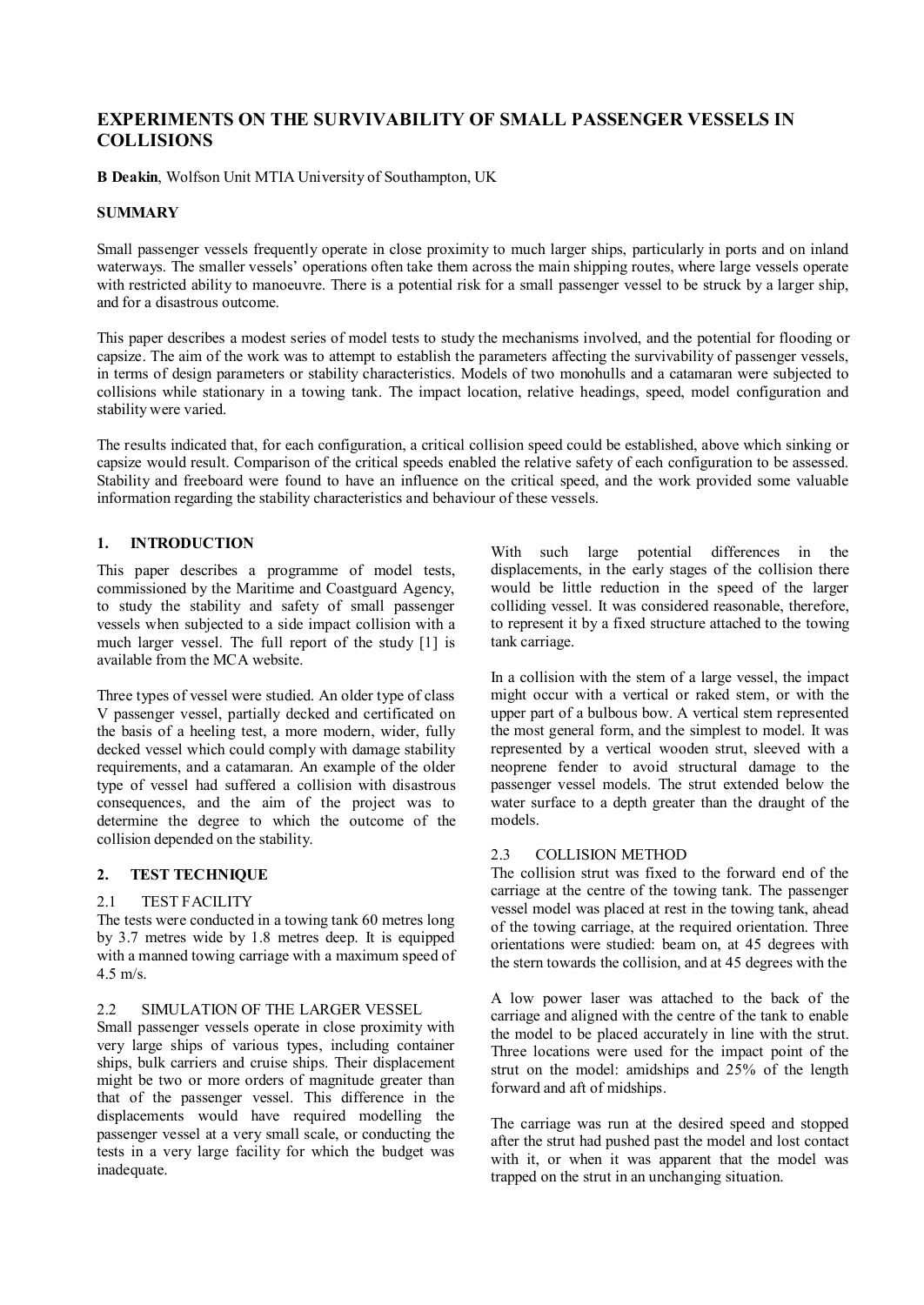

*Figure 6. Comparison of the stability of the three models without superstructures* 

*Figure 3. Catamaran model*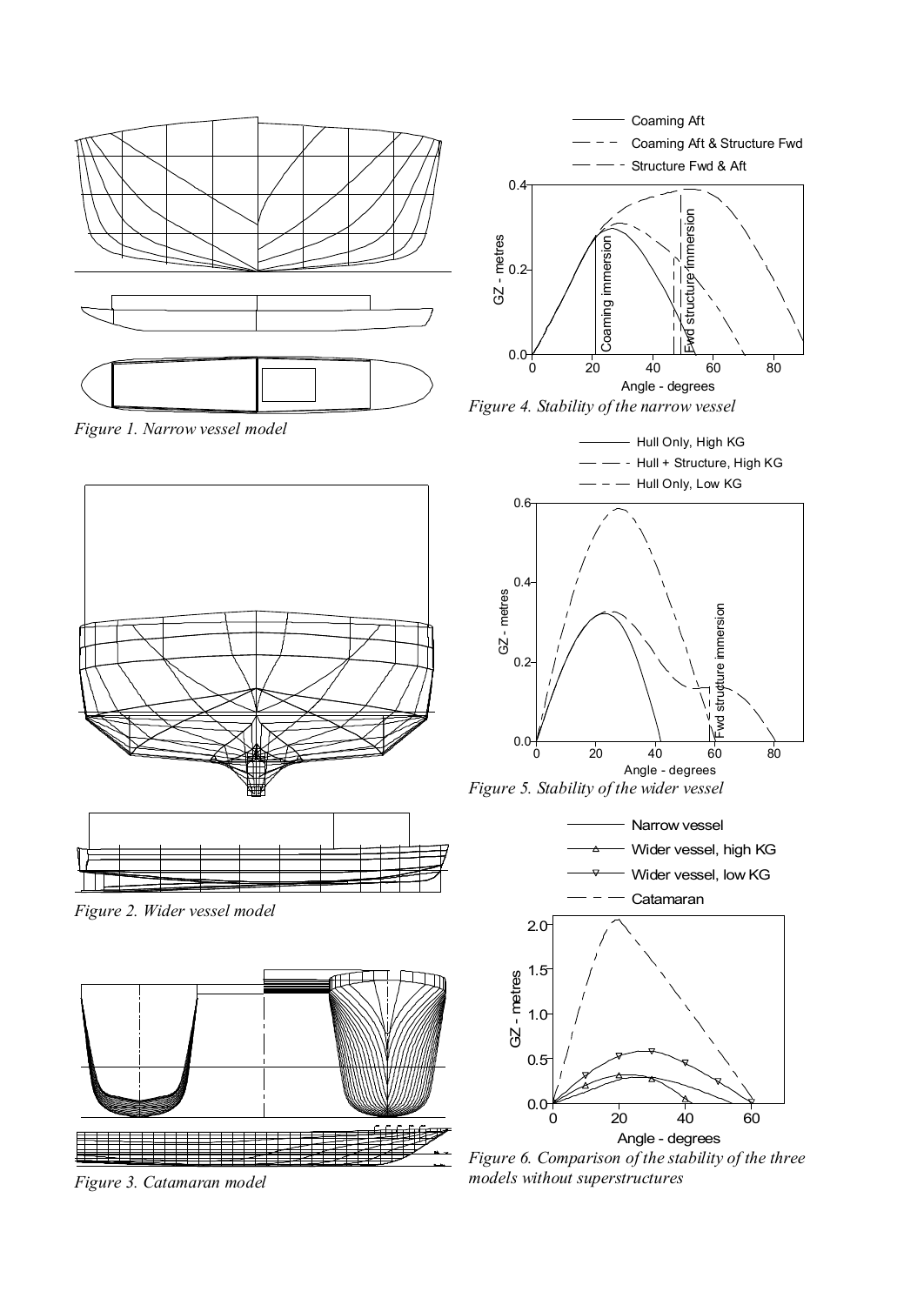#### **3. PASSENGER VESSEL MODELS**

Principal dimensions of the vessel are presented in Table 1, drawings in Figure 1 to Figure 3, and the stability characteristics in Figure 4 to Figure 6. bow towards the collision.

| All dims in<br>metres | Narrow<br>Vessel | Wider<br>Vessel | Catamaran  |         |  |
|-----------------------|------------------|-----------------|------------|---------|--|
|                       |                  |                 | <b>Bow</b> | Level   |  |
|                       |                  |                 | trim       | trim    |  |
| Length OA             | 26.9             | 24.4            | 32.7       | 32.7    |  |
| Length BP             | 25.9             | 22.8            | 29.5       | 29.5    |  |
| Mld Beam              | 4.35             | 5.94            | 8.32       | 8.32    |  |
| Draught               | 0.89             | 1.37            | 1.24       | 1.26    |  |
| Freeboard             | 0.65             | 1.10            | 1.79       | 1.77    |  |
| Displacement          | 50               | 108             | 90         | 98      |  |
| LCG (fwd)             | $-1.16$          | $-0.76$         | $-1.13$    | $-2.38$ |  |
| VCG                   | 1.54             | 2.84 &          | 3.27       | 3.28    |  |
|                       |                  | 2.22            |            |         |  |
| Model scale           | 1:16             | 1:16            | 1:20       |         |  |

*Table 1. Principal dimensions* 

#### 3.1 NARROW VESSEL

This model was based on a vessel that had operated on the Thames. A model hull was constructed, at a scale of 1:16, of wood strip planks on frames, sheathed with GRP inside and out. It included the skeg and rudder but no other appendages. One level of superstructure was constructed in two modules, fore and aft, with an open top allowing downflooding at any point along its perimeter. The basis vessel was partially decked, with an undecked compartment extending through most of the aft part of the vessel with a very low coaming to the window height. This arrangement resulted in a low angle of downflooding, giving an effective range of stability of 22 degrees, and precluded compliance with the stability requirements for decked vessels. A plywood deck was constructed to enable this compartment to be made watertight, increasing the range to 55 degrees.

The model was ballasted to a representative displacement and centre of gravity. The ballast was adjusted for each configuration tested to maintain constant displacement and centre of gravity.

#### 3.2 WIDER VESSEL

A more modern type of vessel was selected by MCA staff, and was representative of many small passenger vessels in operation. Principle differences to the other vessel are wider beam and a fully decked configuration enabling compliance with a single compartment damage standard, and giving a range of intact stability of 40 degrees.

The vessel comprised two decks of accommodation above the main deck, giving a relatively high centre of gravity and a stability curve not unlike that of the narrow vessel, despite the greater beam. It was decided, therefore, to conduct tests on the model in the loaded condition presented in the vessel's stability booklet, and in a

second condition with the same displacement but a lower centre of gravity.

The model was constructed, at a scale of 1:16, of wood strip planks on frames, sheathed with GRP inside and out. It was fully decked and a simple open topped superstructure was constructed to represent the first level of accommodation on the full scale vessel.

#### 3.3 CATAMARAN

Following tests on the models described above it was decided to conduct tests on a catamaran for comparison. An existing mould, manufactured for a model for another project, was used to construct the symmetric hulls of a conventional catamaran. The vessel is a 33 metre fast ferry operating in the UK on protected waters in close proximity to large ships, and therefore was considered a suitable example for this study.

The model was constructed, at a scale of 1:20, of GRP and Kevlar. It comprised the two symmetric, round bilge hulls, and a flat bridge deck. No appendages or superstructures were fitted.

The model was ballasted to represent a fully laden level trim condition, and a bow trim condition, using the stability information booklet for guidance on displacement and centre of gravity. Despite a difference in the GM values, the differences between the stability curves for these conditions was negligible, with less than 0.01 metre difference in the maximum GZ, and less than 1degree difference in the range. The displacement was 8% greater in the level trim condition, and hence the righting moment was also 8% higher.

#### **4. GENERAL OBSERVATIONS OF THE FORCES INVOLVED**

## 4.1 ORIENTATION AND POINT OF IMPACT

The behaviour of the models was very dependent on the longitudinal location of the impact and the orientation of the model relative to the course of the colliding vessel, or strut. To simplify discussion of this aspect a notation will be adopted as defined in Figure 7.



*Figure 7. Notation used to define the collisions*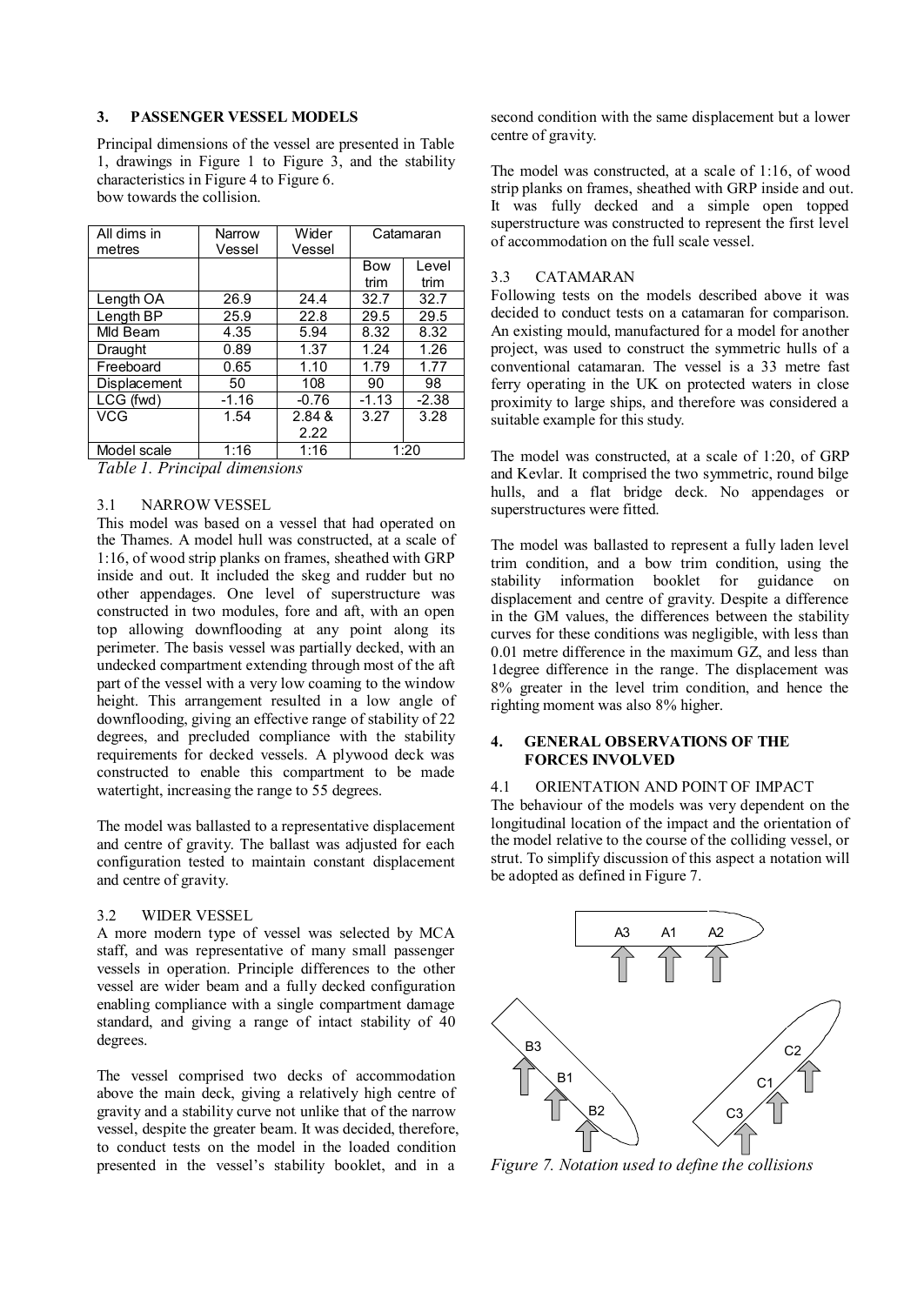It is understandable that the vessel is likely to be rotated and pushed aside by a collision of the type denoted C2, particularly if it has a raked keel or a substantial skeg that results in a centre of lateral resistance aft of midships. These features are common on passenger vessels and indeed were features of both the monohull vessels modelled. Impacts C2 and A2 therefore were the least troublesome for these models and resulted in no significant heeling. The catamaran has no skeg and the keel line is curved with the deepest point amidships. Its response in yaw was slightly different to the monohulls as a result, but impacts forward of midships did not result in capsize.

Similar results were obtained for impact B3, but the aft location of the centre of lateral resistance due to the keel and skeg arrangements of the monohulls reduced their rotational response, and one capsize occurred with the narrow model.

With the models oriented beam on to the collision the highest rate of capsize was for impacts A1, with the models at times being held on the strut, perhaps in the capsized state. For impacts A2 and A3 the model rotated and the number of capsizes was significantly less than for A1.

In impacts B2 and C3 the model moved sideways to some extent and the impact point moved towards the centre of the model. These impacts gave the highest rates of capsize for the models at these oblique headings, with the exception of the catamaran which, as mentioned above, did not capsize when stuck towards the bow in impact B2.

## 4.2 TRANSIENT PHASE OF THE IMPACT

The behaviour following the collision may be divided into a transient phase in which the passive vessel is set in motion by an impulsive force, followed by a quasi-static phase in which the vessel responds to more steady forces.

In many cases the roll response was immediate on impact, and it appears that the transient phase has a major effect on the behaviour because the initial roll angle affects the subsequent development and balance of forces.

In this phase it appeared that the model responded to three principal moments that governed its initial roll response. These are illustrated in Figure 8.

The force, denoted F, of the strut applied to the side of the model and the height at which this force is applied. The height is at the point of impact, and is dependent on the section shape of the hull and superstructure, and the shape of the stem of the colliding vessel.

The reactive inertial force, I, due to the acceleration of the model in the direction of travel of the strut, acting at the centre of gravity. The height at which this force acts is dependent on the height of the centre of gravity.



*Figure 8. Forces acting during the transient phase* 



*Figure 9. Forces acting during the quasi-static phase* 

The reactive force, H, due to the water resisting movement of the model, acting through the centre of pressure. On impact, the water alongside the vessel, on the side away from the impact, is displaced under pressure resulting in generation of an instantaneous wave along the topsides. This may be likened to the response to a slam, and is similar in appearance to the spray sheet on the hull of a planing boat. On the side adjacent to the impact there will be a negative pressure. The resultant is not a horizontal force acting at half the draught. Its magnitude and direction are difficult to predict, and are dependent on the shape of the hull. It should not be confused with the resistance components normally associated with a hull moving steadily through water.

The relative magnitudes and lines of action of these forces govern the initial response of the vessel, in particular whether it rolls towards or away from the colliding vessel. If the colliding vessel has a raked stem, or the passive vessel a high superstructure, the force F is likely to be above the centre of gravity and will impart a roll moment away from the colliding vessel. Conversely, if the passive vessel has a high centre of gravity and is struck low on the hull, the moment is likely to result in a roll towards the colliding vessel. If there is no rotation or deformation the lateral acceleration of the passive vessel will be of extremely high magnitude, as it will adopt the speed of the colliding vessel immediately. Any rotation or deformation will increase the time taken to accelerate with a proportional reduction in the acceleration and hence the inertial force associated with it. If the colliding vessel is of a similar displacement to the passive vessel,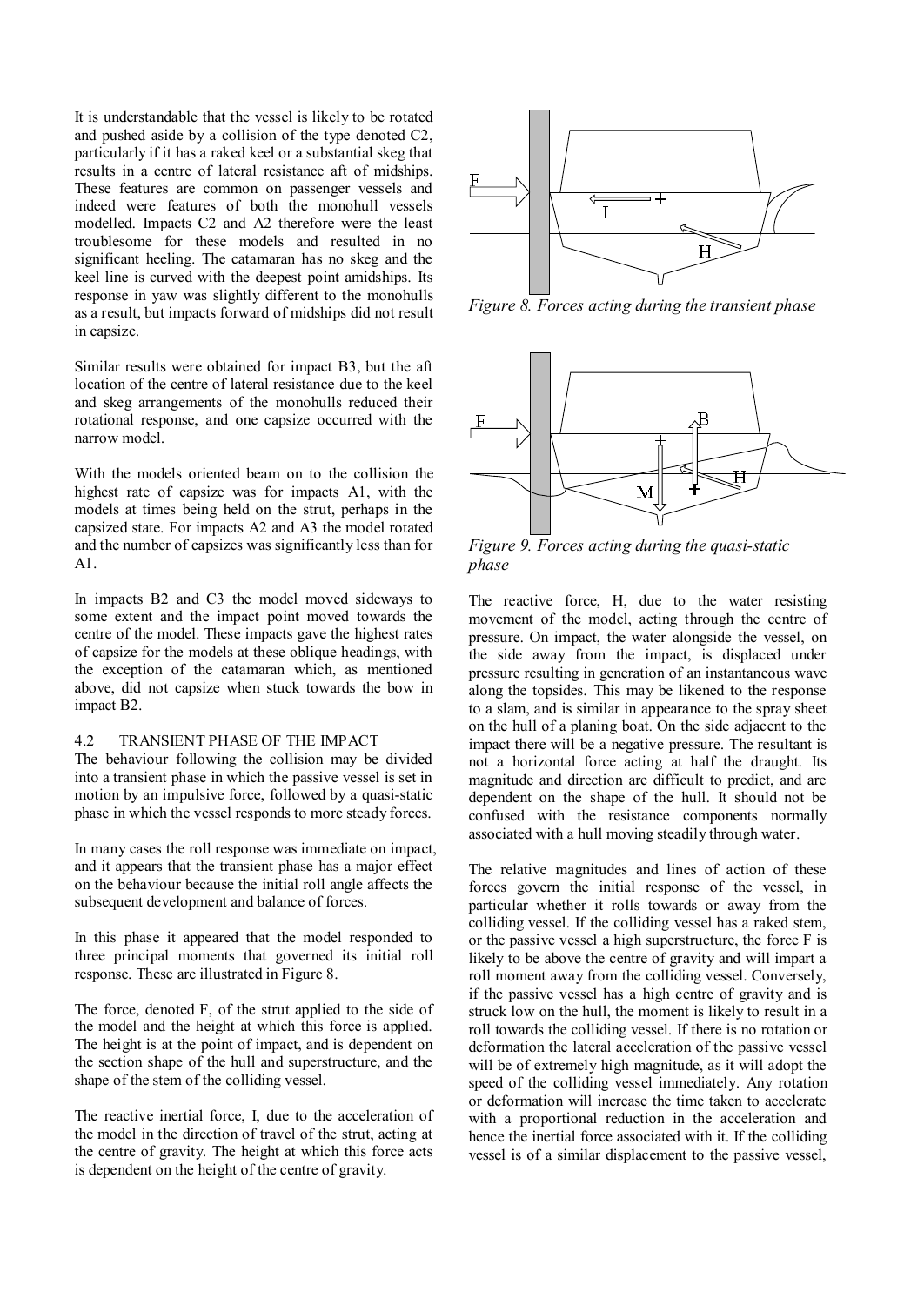the speed of the colliding vessel, and hence the acceleration of the passive vessel, will be reduced.

The hydrodynamic pressures complicate the issue so that such simplified predictions of the roll direction in any particular case would be unreliable.

Figure 17 and Figure 18 show tests where the model rolled rapidly on impact towards and away from the strut respectively. The different behaviour is believed to result primarily from the presence of the superstructure.

### 4.3 QUASI-STATIC PHASE OF THE IMPACT

Once the passive vessel has been accelerated to the speed of the colliding vessel, the inertial force associated with the acceleration is reduced to zero, and the flow around the hull becomes steadier. A wave pattern is set up around the hull as illustrated in Figure 9.

On the pressure side a wave crest is formed and on the suction side a wave trough, so that the vessel floats on an inclined water surface. Its hydrostatic stability on this inclined surface generates a roll moment towards the colliding vessel because of the transverse displacement of the centre of buoyancy from the centreline.

On the pressure side the wave may rise above the deck edge at some point, and this appears to have a significant effect on the roll moment, resulting in a roll away from the colliding vessel. With an undecked configuration it may result in downflooding, as illustrated in Figure 12. The times indicated for the sequence refer to full scale.

As in the transient phase, the hydrodynamic forces resulting from the flow around and under the hull are difficult to predict and complicate the overall force balance. As for a vessel moving forward in normal operation, the hydrodynamic resistance will include viscous, form and wave making components.

The behaviour of the models indicated that, in some cases, the forces may be in balance, with the model held at a constant attitude against the strut, or nearly in balance, with the model rotating slowly around the strut, predominantly in yaw.

An additional force in the system is the friction between the two vessels. This may apply a vertical force component at the point of contact, affecting the angle of inclination of the resultant force F. In the model tests the neoprene fender on the strut resulted in greater friction than would have been the case with a smooth strut, and undoubtedly affected the roll rotation in some tests. In a real collision the deformation of the vessels might result in considerable resistance to relative vertical movement at the point of contact, and so there was no justification for modifying the strut.

Tests on the catamaran further highlighted the difference between the transient and quasi-static phases. In some beam-on cases the model was capsized at 5.4 knots, with the capsize initiated during the transient phase of the collision. In other cases the model was held fast against the strut and pushed beam-on at speeds of up to 9 knots without excessive heeling. The latter cases arose following a stern-to presentation, where the impact did not cause capsize and the model subsequently yawed beam-on to the strut.

## **5. DETERMINATION OF CRITICAL SPEEDS**

The behaviour was highly dependent on the speed and so attempts were made to determine the critical speed of impact, that is the lowest speed at which capsize occurred, for each configuration. Initially, tests were conducted on both monohull models at all combinations of orientation and impact point, at 2, 4 and 6 knots. It was apparent from these tests that collisions at 2 knots posed no threat to the stability of the vessels. The differences between the behaviour at 4 and 6 knots was dramatic in some cases, and so subsequent tests were conducted at finer speed increments. Whilst repeat tests proved the method to give reliable and consistent results, the behaviour of the model at the critical speeds was dependent to some extent on the precise orientation and impact point, and subsequent response in yaw. In most cases therefore it was considered that the resolution of the test method did not justify tests at increments of less than 0.5 knots.

Collisions of type A2, B3 and C2 resulted in very few or no capsizes, and so the tests concentrated on the remaining six combinations of orientation and impact point.

A large number of test runs were required to address the matrix of 5 variables: model, configuration, orientation, impact point and speed. Over 200 runs were conducted, from which were derived the critical speeds for the worst combination of orientation and impact point for the 9 model configurations. These are presented in Table 2.

The lowest critical speeds were found to be 4 knots for both the monohulls and 5.4 knots for the catamaran.

## **6. DIRECTION OF CAPSIZE**

The capsizes of the wider monohull without the superstructure fitted were all towards the strut. With the superstructure fitted all capsizes were away from the strut. This indicates that the height of the point of contact of the colliding vessel is a dominant parameter.

For the narrow vessel the results were less clearly defined. With the superstructure fitted all capsizes were away from the strut, although not necessarily because the strut impacted the superstructure See Figure 15. Without superstructures there were capsizes in both directions. It appeared to be largely dependent on whether the pressure wave rose above the deck edge. This in turn was influenced by the orientation and point of impact. For example, in a collision of type B2, the model rotated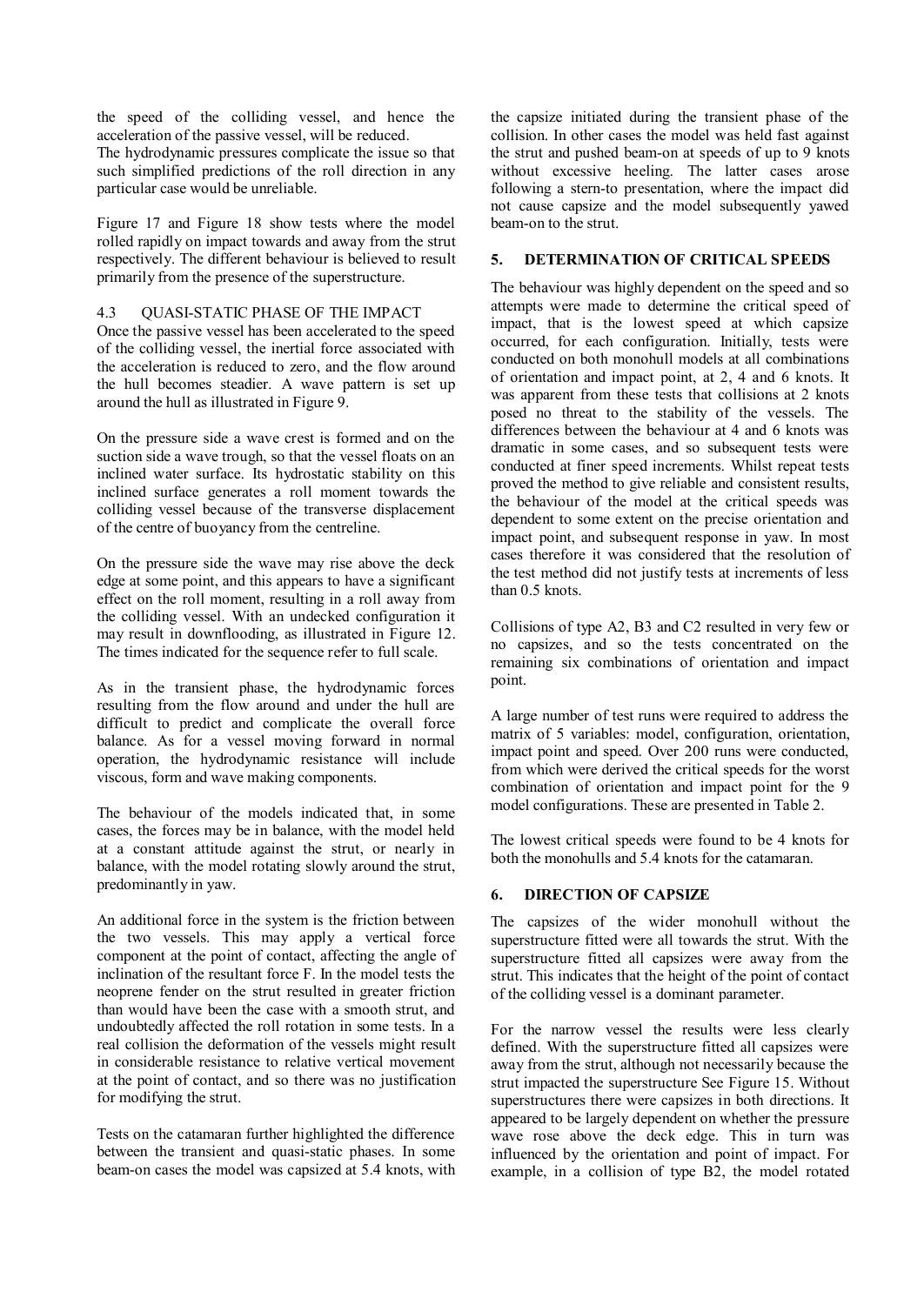rapidly in yaw, the bow being pushed ahead of the strut and generating a large wave that could overwhelm the deck forward and result in a capsize away from the strut. The lack of consistency in these events suggests that quite small differences in orientation or impact point can make dramatic differences to the balance of forces and hence the behaviour.

All collisions with the catamaran model resulted in heeling way from the strut, despite the fact that the model had no superstructure and the impact was at the deck at side, slightly below the vertical centre of gravity. With the catamaran trimmed by the bow the forward part of the deck was submerged at the higher speeds tested, and in some cases the model trimmed and rolled to a large angle but recovered.

## **7. EFFECTS OF IMPACT LOCATION AND YAW**

Impacts at different points along the hull result in different yaw rates, and these can have a strong influence on the behaviour, particularly in the quasi-static phase. When the narrow model was struck beam-on amidships, Figure 13, it was pushed sideways without yawing and capsized very rapidly towards the strut. When struck aft of midships from the stern quarter, as in Figure 15, it capsized away from the strut, after yawing to a beam-on attitude. The difference appeared to be that, in the latter case the stern was pushed through the water much faster than the bow, with the pressure wave concentrated well aft. The wave rose above the deck edge and the roll then increased rapidly. In the former, beam-on case, the pressure wave was distributed along the full length of the model, and this appeared to generate sufficient buoyancy to roll the model towards the strut.

The hydrodynamic forces acting in these scenarios undoubtedly have an effect on the roll behaviour, but are more difficult to understand. When the deck edge immersed on the pressure side of the model it frequently resulted in capsize away from the strut. This may be due to an increase in the resistance to sway and a change in the direction of the resultant force.

## **8. EFFECTS OF THE SUPERSTRUCTURE**

As described above, the presence of a superstructure may raise the effective height of application of the collision force, and affect the direction of capsize.

If the superstructure remains intact, its buoyancy has a considerable effect on the trim and stability of the vessel. In these tests the superstructure was open topped in all cases, allowing flooding when the side panels became submerged. The structural integrity of the vessel, and any windows and doors, will govern the downflooding in real cases, and a particular vessel might fare better or worse than the models as tested.

Presence of an intact superstructure increases the range of stability and reduces, or eliminates, the dynamic effects of immersion of the deck edge. It increases the angle of maximum GZ so that the vessel retains greater righting moments at large angles of heel.

## **9. EFFECTS OF STABILITY CHARACTERISTICS**

Comparison of the stability curves reveals some common characteristics and some highly variable ones. For example, the narrow vessel and the wider vessel with a high KG have similar maximum values of GZ, while the catamaran has a much larger value. The wider vessel with the low KG has a similar range of stability to the catamaran but still with a much lower maximum KG. It was hoped that these selective differences would assist in the identification of the most influential characteristics. A summary of the stability characteristics is presented in Table 2.

There is clear evidence from the tests that, for a given vessel configuration, increased stability provides increased resistance to capsize. Comparison of runs 88 and 121 for the wider vessel provides a good example, because the capsize mechanisms were observed to be the same. See Figure 16 and Figure 17. Run 88 was with the lower stability condition, where the critical speed was 4.5 knots. Run 121 was with the higher stability condition and the critical speed was 6 knots. The difference between the test configurations is merely that ballast weights were relocated to reduce the height of the centre of gravity. The GM increased by 51%, the maximum GZ by 83%, and the range of stability by 43%.

This finding is less clear however, when all of the test configurations are studied together. Figure 10 presents three plots of the critical capsize speeds for each configuration against the range of stability, the maximum GZ and the GZ curve area. Although there are some indications of trends, particularly with respect to range of stability, the data do not enable reliable trend lines to be defined.

The stability of the catamaran, with a righting energy (that is the product of the area under the GZ and the displacement) an order of magnitude higher than that of the narrow vessel, gave only a modest increase in the critical speed. This indicates that righting energy is not an important parameter in this type of incident. This may be explained by the fact that, assuming the collision is with a much larger vessel, the available capsizing energy may be several orders of magnitude greater than the available righting energy. In the model tests the capsizing energy was effectively infinite because the carriage speed was not reduced on impact. Thus any increase in the righting energy, such as may be brought about by normal design changes, would be insignificant in comparison to the capsizing energy unless the collision is with a small vessel travelling at low speed.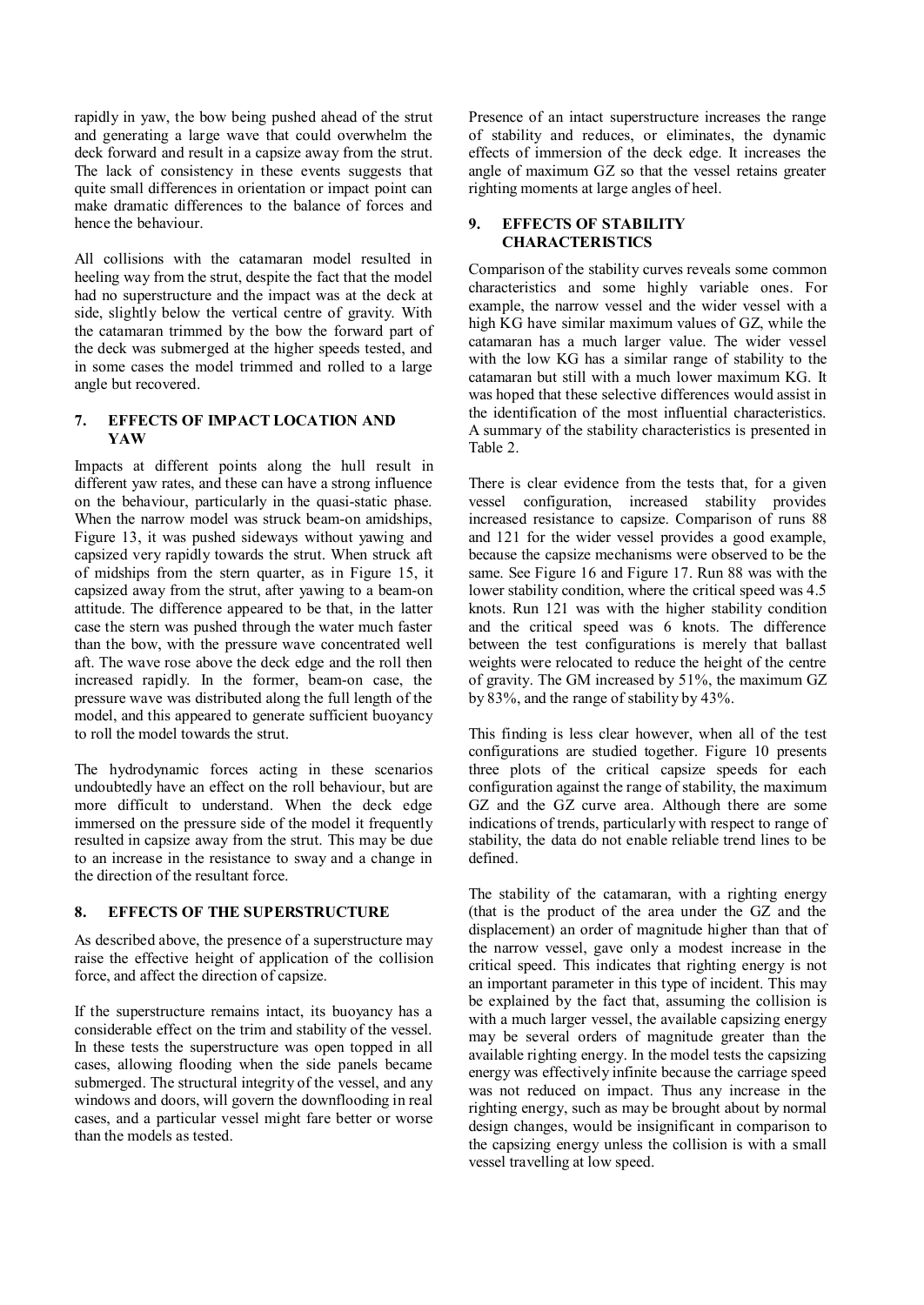Attempts were made to determine trends by comparing other parameters including GM, freeboard, displacement, length, beam, speed squared, and a number of nondimensional variations and ratios of them. None of these attempts resulted in clear trends.

An example is presented in Figure 11 to show a possible trend between freeboard and critical speed. Speed squared has been used because it is believed to be more representative of the forces involved, and both have been divided by the cube root of displacement so that the data are independent of vessel size. An interesting aspect highlighted by these data is that all of the cases with relatively low freeboard capsized towards the strut.



*Figure 10. Variation of critical speed with stability* 



*freeboard* 

The highest critical speed, by a significant margin, was with the wider vessel fitted with a superstructure. The stability characteristics of this configuration were not particularly high, being similar to those of the narrow vessel with the full superstructure. This suggests that maintaining high freeboard and avoiding downflooding are worthwhile design aims.

#### **10. VALIDATION OF THE TEST METHOD**

One of the test cases simulated a well documented incident. The behaviour at the appropriate speed appeared to correlate well with that reported at full scale, and is consistent with the extent and nature of the impact damage sustained. This evidence supported the validity of the test method.

## **11. APPLICATION OF RESULTS TO OTHER VESSELS**

It was hoped that, if increased stability was shown to provide increased resistance to capsize, it would be possible to recommend some guidance on appropriate levels of the important stability characteristics for certain types of operation. Unfortunately, while the tests indicate that increased stability does indeed provide increased safety, the results are specific to each model. This makes general guidance impossible with the modest data set produced by this study.

It is notable that all models were capsized, and that substantial changes to the model configuration generally led to modest increases in the critical speed. This perhaps underlines the importance of collision avoidance, as it cannot be assumed that any vessel will withstand a collision with a larger vessel, regardless of the perceived adequacy of its structure and stability.

All small vessels therefore are vulnerable to collision and the findings of this study are relevant to all small commercial vessels and recreational craft. It provides further evidence that stability and freeboard are important factors for the safety of the vessel, but it is unfortunate that the scope of this study has not enabled firm guidance on the characteristics required.

The nature of this type of incident and the subsequent behaviour of the passive vessel is that there is no gradual scale of severity of response. The vessel either capsizes or it does not. In the former case the result will be instant and catastrophic, with loss of life almost inevitable. In this respect a collision induced capsize is similar to other stability casualties where incident databases consistently reveal that, although stability incidents do not represent a large proportion of the total number of marine accidents, they do result in a large proportion of the deaths. If the vessel does not quite capsize, there may be structural damage, perhaps affecting buoyancy and stability in the medium term, and personal injury, but the vessel may survive or there may be adequate time to evacuate. There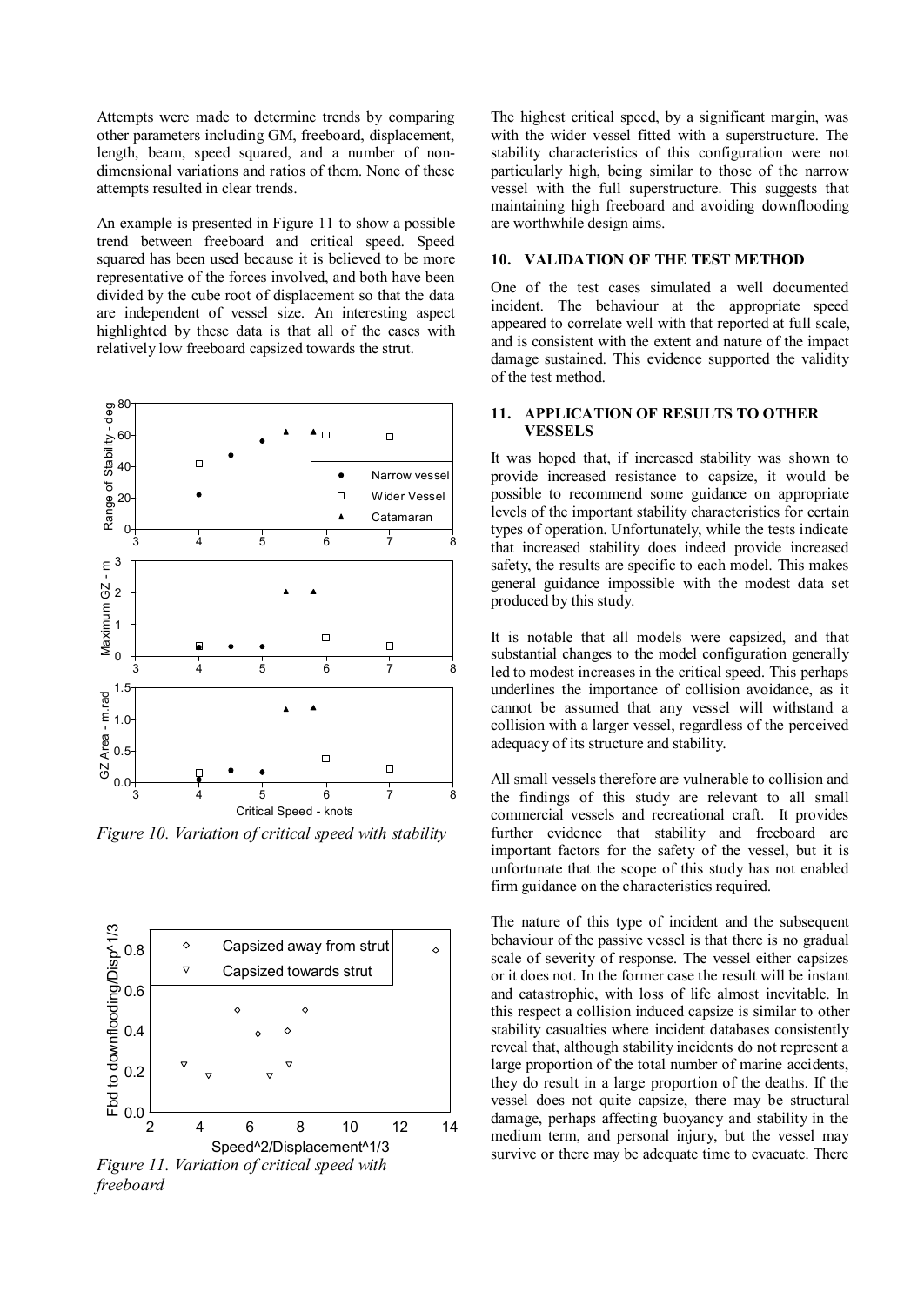is unlikely to be any indication to the crew that their margin of safety from capsizing was small.

## **12. CONCLUSIONS**

A simple test method was developed that appears to correlate well with full scale experience, albeit on the basis of only one casualty report.

This study enabled a better understanding of the behaviour of small vessels in collisions. It identified the forces involved and how they may be affected by various design parameters.

The critical speeds, above which capsize may occur, were identified for a range of model configurations for 3 vessel types.

It was demonstrated that both stability and freeboard are parameters affecting the critical speed.

Notwithstanding the above conclusion, the study did not reveal clear relationships for stability parameters that applied to all configurations tested. It has not been possible, therefore, to derive guidance on the levels of stability required to provide a common level of safety

from capsize for small vessels in general. It is not necessarily the case that such relationships do not exist, rather that, if they do exist, the limited scope of this study was insufficient to determine them.

## **13. ACKNOWLEDGEMENTS**

The author is grateful to the MCA for permission to present this material, and to the MAIB for their assistance in providing information on the casualty vessel.

### **14. REFERENCES**

1. Wolfson Unit MTIA, MCA Research Project 524 – The Parameters affecting the Survivability of Small Passenger Vessels in Collisions, February 2004. www.mcga.gov.uk/c4mca/volume\_vii\_research\_proj ect\_524\_stability.pdf

## **15. AUTHORS' BIOGRAPHY**

**Barry Deakin** has been employed as a consultant engineer at the Wolfson Unit since 1978. He has considerable experience of experimental work in towing tanks and wind tunnels, and specialises in the stability and capsizing of small vessels.

| Run<br>No. | Critical<br>Speed    | Capsize<br>Direction | Impact<br>Type | <b>Deck</b> | Superstructure |     | GМ   | Range of<br>Stability | GZ<br>Max | GZ<br>Area | Righting<br>Energy |  |  |
|------------|----------------------|----------------------|----------------|-------------|----------------|-----|------|-----------------------|-----------|------------|--------------------|--|--|
|            |                      | Relative             |                |             | Aft            | Fwd |      |                       |           |            |                    |  |  |
|            | knots                | to Strut             |                |             |                |     | m    | deg                   | m         | m.rads     | tonne.<br>m.rads   |  |  |
|            | <b>Narrow Vessel</b> |                      |                |             |                |     |      |                       |           |            |                    |  |  |
| 146        | 4.0                  | towards              | A <sub>1</sub> | Open Aft    | Off            | Off | 0.72 | 22                    | 0.280     | 0.046      | 2.3                |  |  |
| 138        | 5.0                  | towards              | A <sub>1</sub> | On          | Off            | Off | 0.72 | 56                    | 0.300     | 0.166      | 8.3                |  |  |
| 134        | 4.5                  | away                 | C <sub>3</sub> | On.         | Off            | On  | 0.72 | 47                    | 0.308     | 0.191      | 9.6                |  |  |
| 128        | 5.5                  | away                 | B <sub>2</sub> | On          | On             | On  | 0.72 | 49                    | 0.388     | 0.229      | 11.5               |  |  |
|            | <b>Wider Vessel</b>  |                      |                |             |                |     |      |                       |           |            |                    |  |  |
| 88         | 4.0                  | towards              | <b>B2</b>      | On          |                | Off | 1.18 | 42                    | 0.320     | 0.152      | 16.4               |  |  |
| 121        | 6.0                  | towards              | <b>B2</b>      | On          |                | Off | 1.79 | 60                    | 0.585     | 0.378      | 40.8               |  |  |
| 110        | 8.0                  | away                 | <b>B2</b>      | On.         | <b>On</b>      |     | 1.18 | 59                    | 0.320     | 0.223      | 24.1               |  |  |
|            | Catamaran            |                      |                |             |                |     |      |                       |           |            |                    |  |  |
| Bow trim   |                      |                      |                |             |                |     |      |                       |           |            |                    |  |  |
| 173        | 5.8                  | away                 | A <sub>1</sub> | On          |                | Off | 7.49 | 62                    | 2.055     | 1.187      | 107                |  |  |
| Level trim |                      |                      |                |             |                |     |      |                       |           |            |                    |  |  |
| 174        | 5.4                  | away                 | A <sub>1</sub> | <b>On</b>   |                | Off | 6.75 | 62                    | 2.050     | 1.159      | 114                |  |  |

*Table 2. Critical capsize speed and stability summary for each test configuration*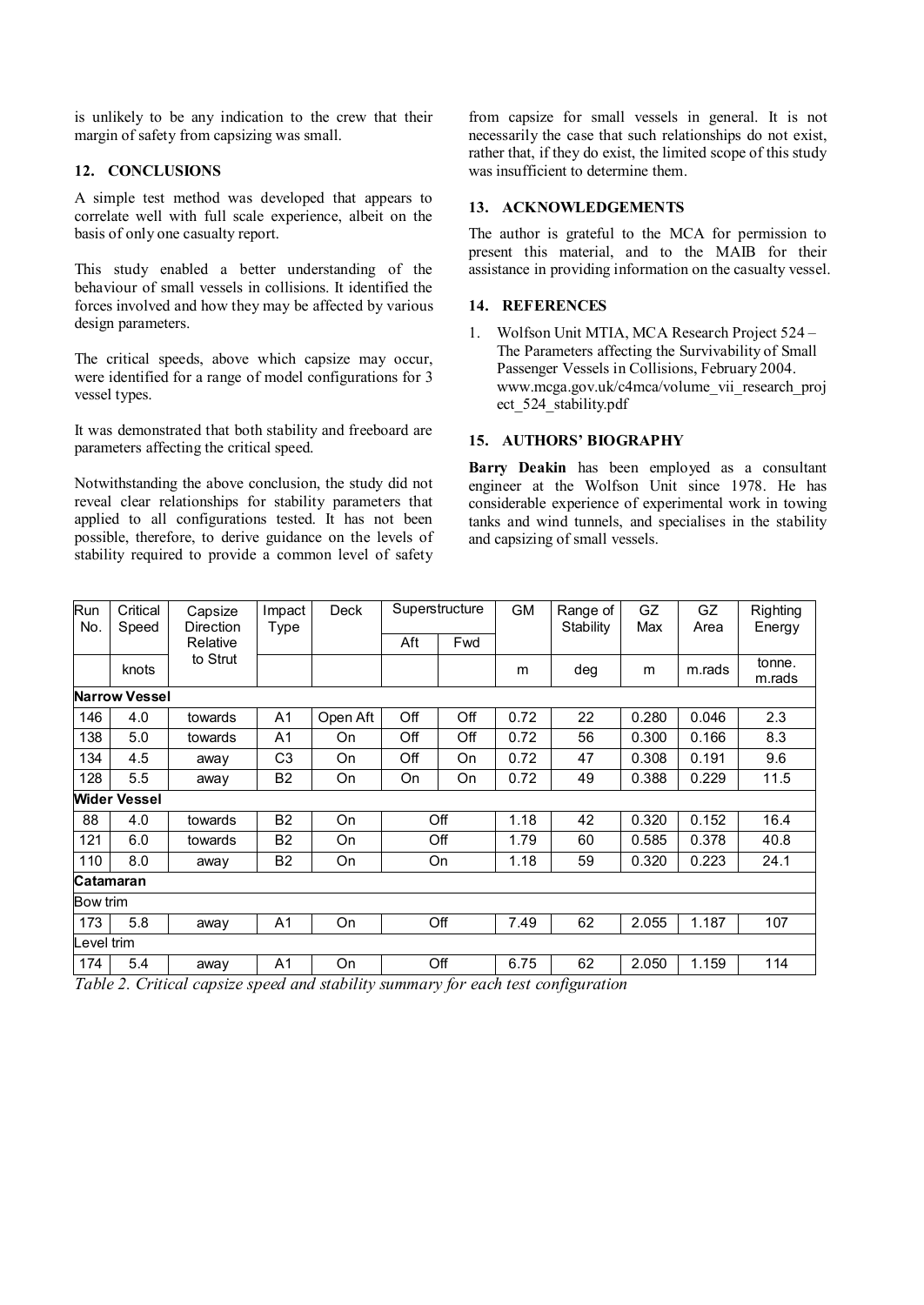

 seconds 12.8 seconds 13.6 seconds 14.4 seconds *Figure 12. Simulation of the documented incident. Collision speed 4.5 knots.*